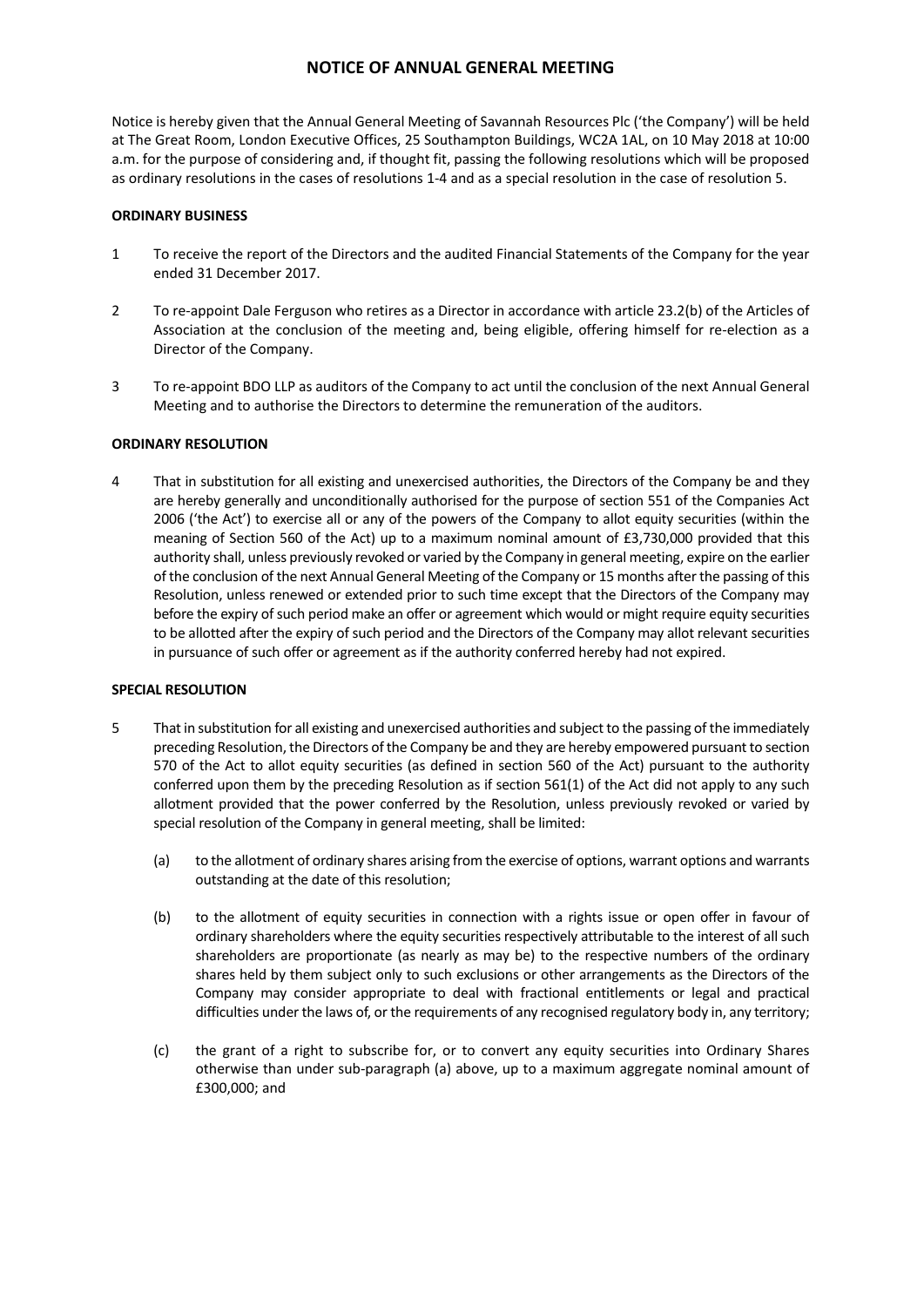(d) to the allotment (otherwise than pursuant to sub-paragraphs (a), (b) and (c) above) of equity securities up to an aggregate nominal amount of £2,100,000 (approximately 30% of the Company's issued share capital following the anticipated issue of shares in respect of the letters of intent, to subscribe to shares when the Company is not in a "close period" received in March 2018) in respect of any other issues for cash consideration;

and shall expire on the earlier of the date of the next Annual General Meeting of the Company or 15 months from the date of the passing of this Resolution save that the Company may before such expiry make an offer or agreement which would or might require equity securities to be allotted after such expiry and the Directors may allot equity securities in pursuance of such offer or agreement as if the power conferred hereby had not expired.

If you are a registered holder of Ordinary Shares in the Company, whether or not you are able to attend the meeting, you may use the enclosed form of proxy to appoint one or more persons to attend and vote on a poll on your behalf. A proxy need not be a member of the Company.

A form of proxy is provided.

This may be sent by facsimile transfer to 01252 719 232 or by mail using the reply paid card to:

The Company Secretary Savannah Resources Plc c/o Share Registrars Limited The Courtyard 17 West Street Farnham Surrey GU9 7DR

In either case, the signed proxy must be received no later than 48 hours (excluding non-business days) before the time of the meeting, or any adjournment thereof.

London EC2M 5PS

Registered Office: By order of the Board

Salisbury House **Christopher Michael McGarty** London Wall **Company Secretary** 

12 April 2018

Registered in England and Wales Number: 07307107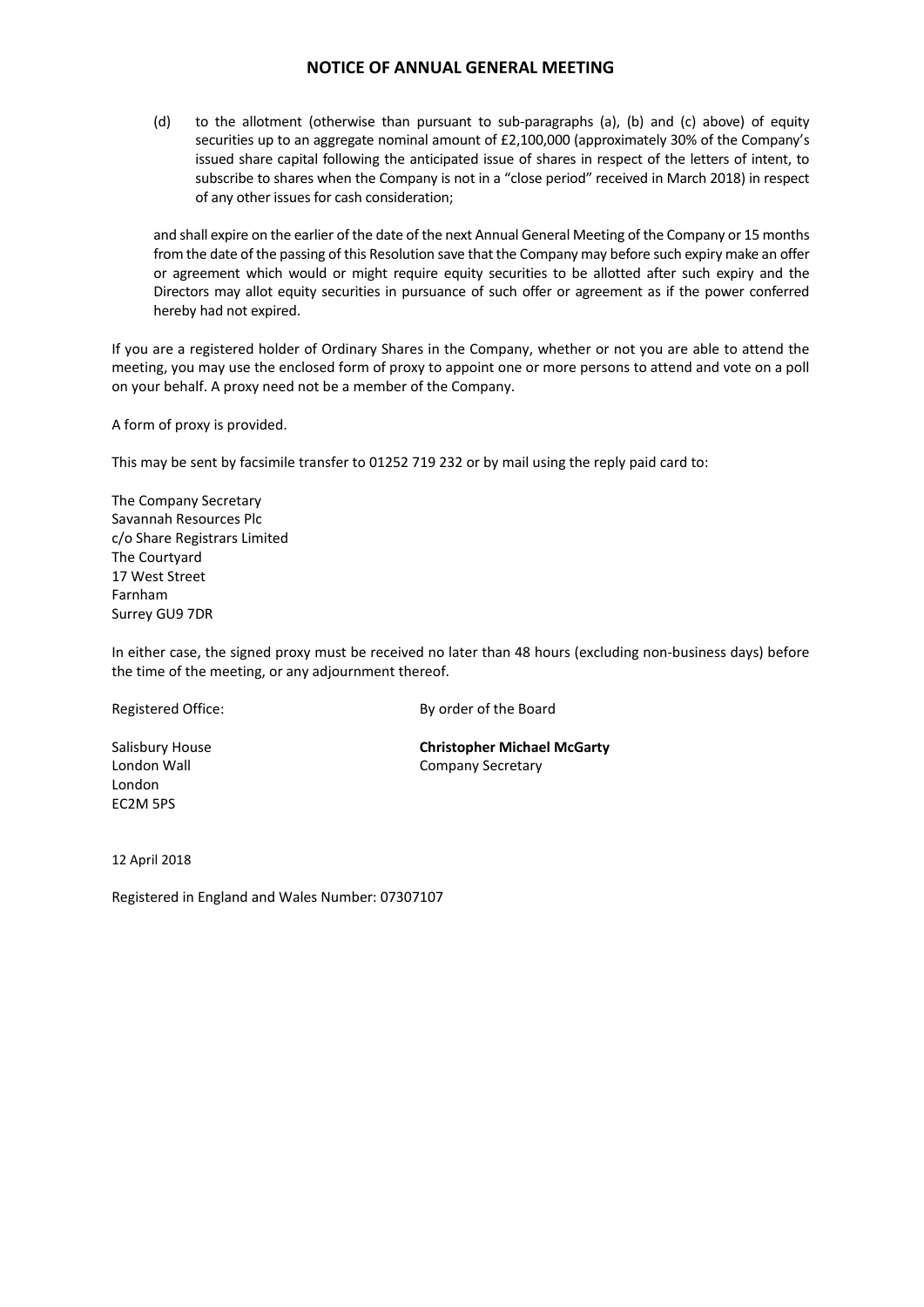### **Notes to the Notice of Annual General Meeting**

#### **Entitlement to Attend and Vote**

1. Pursuant to Regulation 41 of the Uncertificated Securities Regulations 2001, the Company specifies that only those members registered on the Company's register of members 48 hours before the time of the Meeting shall be entitled to attend and vote at the Meeting.

### **Appointment of Proxies**

- 2. If you are a member of the Company at the time set out in note 1 above, you are entitled to appoint a proxy to exercise all or any of your rights to attend, speak and vote at the Meeting and you should have received a proxy form with this notice of meeting. You can only appoint a proxy using the procedures set out in these notes and the notes to the proxy form.
- 3. A proxy does not need to be a member of the Company but must attend the Meeting to represent you. Details of how to appoint the Chairman of the Meeting or another person as your proxy using the proxy form are set out in the notes to the proxy form. If you wish your proxy to speak on your behalf at the Meeting you will need to appoint your own choice of proxy (not the Chairman) and give your instructions directly to them.
- 4. You may appoint more than one proxy provided each proxy is appointed to exercise rights attached to different shares. You may not appoint more than one proxy to exercise rights attached to any one share. To appoint more than one proxy, please contact the registrars of the Company, Share Registrars Limited on 01252 821 390.
- 5. A vote withheld is not a vote in law, which means that the vote will not be counted in the calculation of votes for or against the resolution. If no voting indication is given, your proxy will vote or abstain from voting at his or her discretion. Your proxy will vote (or abstain from voting) as he or she thinks fit in relation to any other matter which is put before the Meeting.

### **Appointment of Proxy Using Hard Copy Proxy Form**

6. The notes to the proxy form explain how to direct your proxy how to vote on each resolution or withhold their vote.

To appoint a proxy using the proxy form, the form must be:

- Completed and signed;
- Sent or delivered to Share Registrars Limited at The Courtyard, 17 West Street, Farnham, Surrey GU9 7DR or by facsimile transmission to 01252 719 232; and
- Received by Share Registrars Limited no later than 48 hours (excluding non-business days) prior to the Meeting.

In the case of a member which is a Company, the proxy form must be executed under its common seal or signed on its behalf by an officer of the Company or an attorney for the Company.

Any power of attorney or any other authority under which the proxy form is signed (or a duly certified copy of such power or authority) must be included with the proxy form.

### **Appointment of Proxy by Joint Members**

7. In the case of joint holders, where more than one of the joint holders purports to appoint a proxy, only the appointment submitted by the most senior holder will be accepted. Seniority is determined by the order in which the names of the joint holders appear in the Company's register of members in respect of the joint holding (the first-named being the most senior).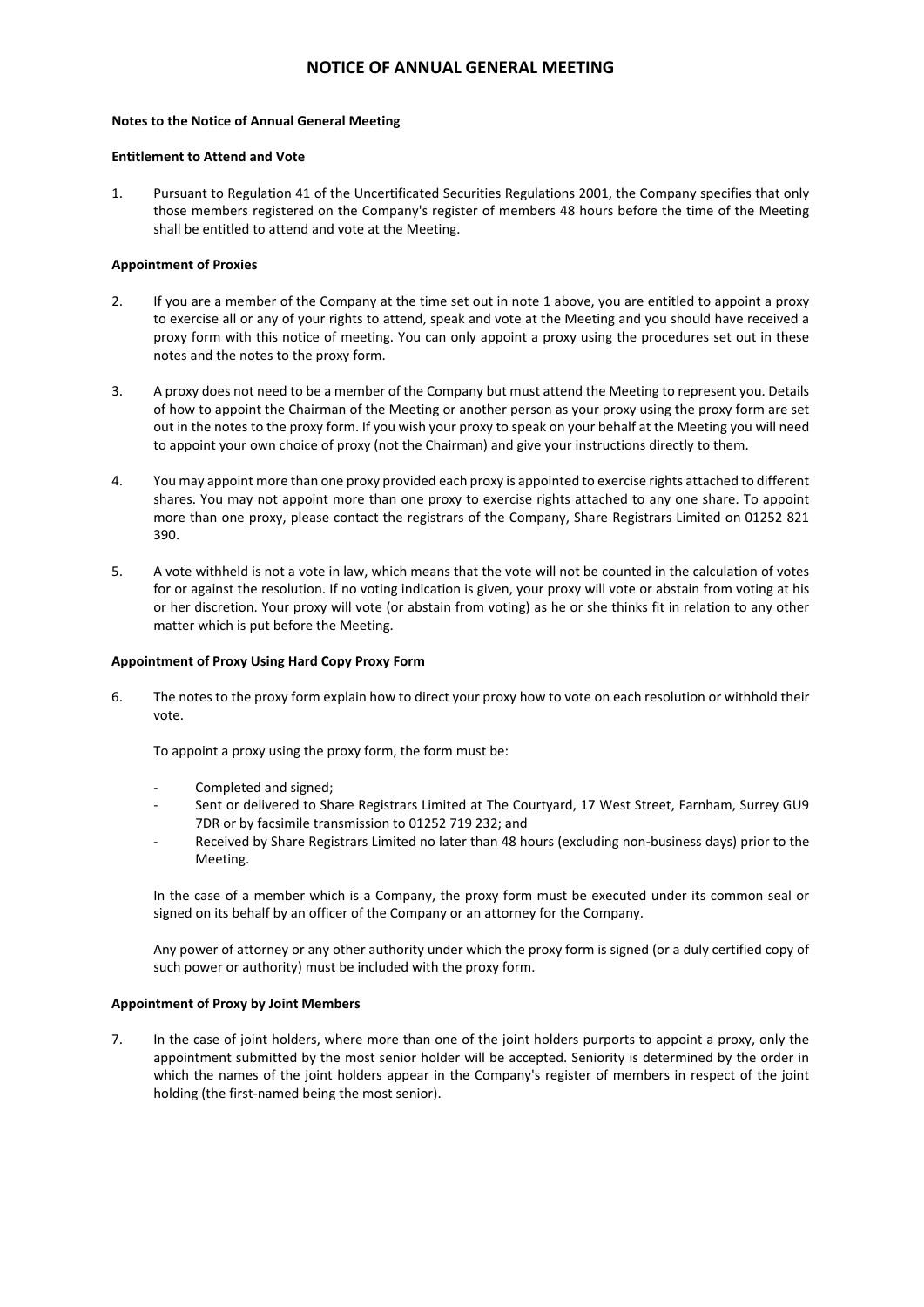### **Changing Proxy Instructions**

8. To change your proxy instructions simply submit a new proxy appointment using the methods set out above. Note that the cut-off time for receipt of proxy appointments (see above) also apply in relation to amended instructions; any amended proxy appointment received after the relevant cut-off time will be disregarded.

Where you have appointed a proxy using the hard-copy proxy form and would like to change the instructions using another hard-copy proxy form, please contact Share Registrars Limited on 01252 821 390.

If you submit more than one valid proxy appointment, the appointment received last before the latest time for the receipt of proxies will take precedence.

#### **Termination of Proxy Appointments**

9. In order to revoke a proxy instruction you will need to inform the Company using one of the following methods:

By sending a signed hard copy notice clearly stating your intention to revoke your proxy appointment to Share Registrars Limited at The Courtyard, 17 West Street, Farnham, Surrey GU9 7DR or by facsimile transmission to 01252 719 232. In the case of a member which is a Company, the revocation notice must be executed under its common seal or signed on its behalf by an officer of the Company or an attorney for the Company. Any power of attorney or any other authority under which the revocation notice is signed (or a duly certified copy of such power or authority) must be included with the revocation notice.

In either case, the revocation notice must be received by Share Registrars Limited no later than 48 hours (excluding non-business days) prior to the Meeting.

If you attempt to revoke your proxy appointment but the revocation is received after the time specified then, subject to the paragraph directly below, your proxy appointment will remain valid.

Appointment of a proxy does not preclude you from attending the Meeting and voting in person. If you have appointed a proxy and attend the Meeting in person, your proxy appointment will automatically be terminated.

#### **Issued shares and total voting rights**

10. As at 12 April 2018, the Company's issued share capital comprised 687,620,083 ordinary shares of £0.01 each. Each ordinary share carries the right to one vote at a general meeting of the Company and, therefore, the total number of voting rights in the Company as at 12 April 2018 is 687,620,083.

#### **Communications with the Company**

11. Except as provided above, members who have general queries about the Meeting should telephone the Company Secretary, Christopher Michael McGarty, on 0207 117 2489 (no other methods of communication will be accepted). You may not use any electronic address provided either in this notice of general meeting; or any related documents (including the chairman's letter and proxy form), to communicate with the Company for any purposes other than those expressly stated.

#### **CREST**

12. CREST members who wish to appoint a proxy or proxies through the CREST electronic proxy appointment service may do so for the Annual General Meeting and any adjournment(s) thereof by using the procedures described in the CREST Manual.

CREST Personal Members or other CREST sponsored members, and those CREST members who have appointed a voting service provider(s) should refer to their CREST sponsor or voting service provider(s), who will be able to take the appropriate action on their behalf.

In order for a proxy appointment or instruction made using the CREST service to be valid, the appropriate CREST message (a "CREST Proxy Instruction") must be properly authenticated in accordance with Euroclear UK